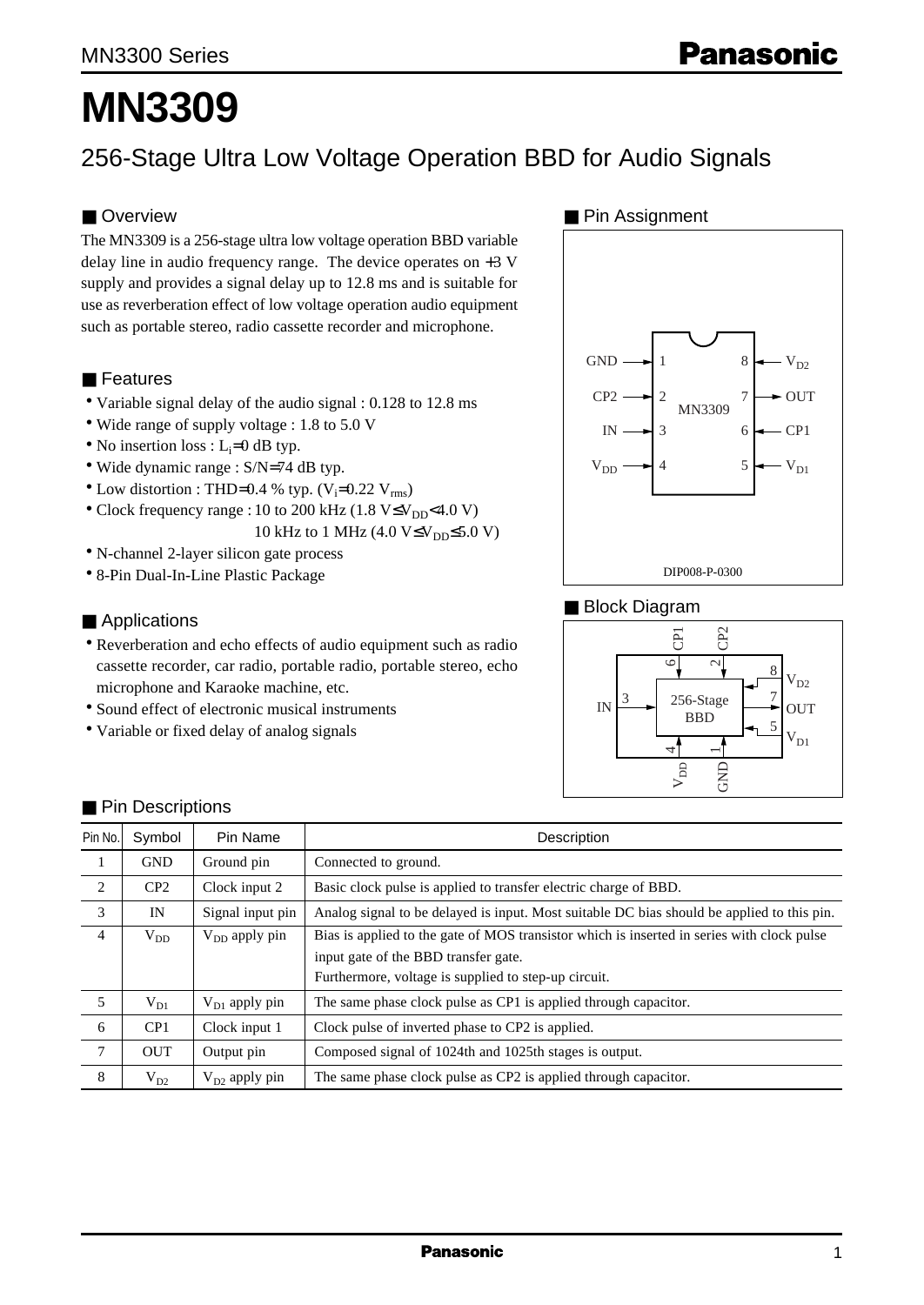# ■ Absolute Maximum Ratings Ta=25°C

| Parameter                     | Symbol                                              | Ratings          | Unit        |
|-------------------------------|-----------------------------------------------------|------------------|-------------|
| Pin voltage                   | $V_{DD}$ , $V_{D1}$ , $V_{D2}$ , $V_{CP}$ , $V_{L}$ | $-0.3$ to $+6.0$ |             |
| Output voltage                | $V_{O}$                                             | $-0.3$ to $+6.0$ |             |
| Operating ambient temperature | $\rm T_{\rm opr}$                                   | $-20$ to $+60$   | $^{\circ}C$ |
| Storage temperature           | $T_{\text{stg}}$                                    | $-55$ to $+125$  | $^{\circ}C$ |

# ■ Operating Conditions Ta=25°C

| Parameter               | Symbol              | Conditions | min      | typ      | max                   | Unit |
|-------------------------|---------------------|------------|----------|----------|-----------------------|------|
| Supply voltage          | $V_{DD}$            |            | $+1.8$   | $+3.0$   | $+5.0$                | V    |
| Clock voltage "H"level  | $V_{\rm{CPH}}$      |            |          | $V_{DD}$ |                       | V    |
| Clock voltage "L"level  | $V_{\rm CPL}$       |            |          | $\Omega$ |                       | V    |
| Clock input capacitance | $C_{CP}$            |            |          |          | 200                   | pF   |
| Clock frequency         | $f_{CP}$            |            | 10       |          | $ 200(1000)^{*1} $    | kHz  |
| Clock pulse width       | $*3$<br>$t_{w(CP)}$ |            |          |          | $0.5T^{*2}$           |      |
| Clock rise time         | $*3$<br>$t_{r(CP)}$ |            |          |          | 500                   | ns   |
| Clock fall time         | $*3$<br>$t_{f(CP)}$ |            |          |          | 500                   | ns   |
| Clock cross point       | $\mathbf{V_X}^{*3}$ |            | $\theta$ |          | $ 0.3V_{\text{CPH}} $ | V    |

Note)  $*1$  : ( ) :  $V_{DD}$ =4.0 to 5.0 V

 $*2$ : T=1/f<sub>CP</sub> (Clock period)

\*3 : Clock pulse waveforms

 $V_{X}$ 3V t  $t_{r(CP)}$   $t_{f(CP)}$ CP<sub>2</sub>  $CP1$ w(CP) 90% 50% 10% T

# ■ Electrical Characteristics V<sub>DD</sub>=V<sub>CPH</sub>=3V, V<sub>CPL</sub>=0V, R<sub>L</sub>=56kΩ, LPF : f<sub>C</sub>=20kHz, A<sub>tt</sub>=48dB/oct., Ta=25°C

| Parameter                 | Symbol     | Conditions                                                                     | min  | typ        | max  | Unit       |
|---------------------------|------------|--------------------------------------------------------------------------------|------|------------|------|------------|
| Supply current            | $I_{DD}$   | $f_{CP} = 40$ kHz                                                              |      | 0.05       |      | mA         |
| Signal delay time 1       | $t_{D1}$   | $V_{\text{DD}}=1.8$ to 4.0 V, f <sub>CP</sub> =10 to 200 kHz                   |      | $N^*$      |      | ms         |
| Signal delay time 2       | $t_{D2}$   | $V_{DD}$ =4.0 to 5.0 V, f <sub>CP</sub> =10 kHz to 1 MHz                       |      | $2-f_{CP}$ |      |            |
| Input signal frequency    | $f_i$      | $f_{CP}$ =40 kHz, V <sub>i</sub> =0.22 V <sub>rms</sub>                        | 12   |            |      | kHz        |
|                           |            | Output attenuation $\leq$ 3 dB(0 dB at f <sub>i</sub> =1 kHz)                  |      |            |      |            |
| Input signal amplitude    | $v_i$      | $f_{CP}$ =40 kHz, $f_i$ =1 kHz, THD=2.5 %                                      | 0.32 | 0.40       |      | $V_{rms}$  |
| Insertion loss            | $L_i$      | $f_{CP}$ =40 kHz, f <sub>i</sub> =1 kHz, V <sub>i</sub> =0.22 V <sub>rms</sub> | $-4$ | $\Omega$   | 4    | dB         |
| Total harmonic distortion | <b>THD</b> | $f_{CP}$ =40 kHz, $f_i$ =1 kHz, $V_i$ =0.22 $V_{rms}$                          |      | 0.4        | 2.5  | $\%$       |
| Output noise voltage      | $V_{no}$   | $f_{CP}$ =100 kHz, Weighted by "A"curve                                        |      | 0.094      | 0.15 | $mV_{rms}$ |
| Signal to noise ratio     | S/N        |                                                                                |      | 74         |      | dB         |

Note) \* : N=BBD stages

#### ■ Circuit Diagram

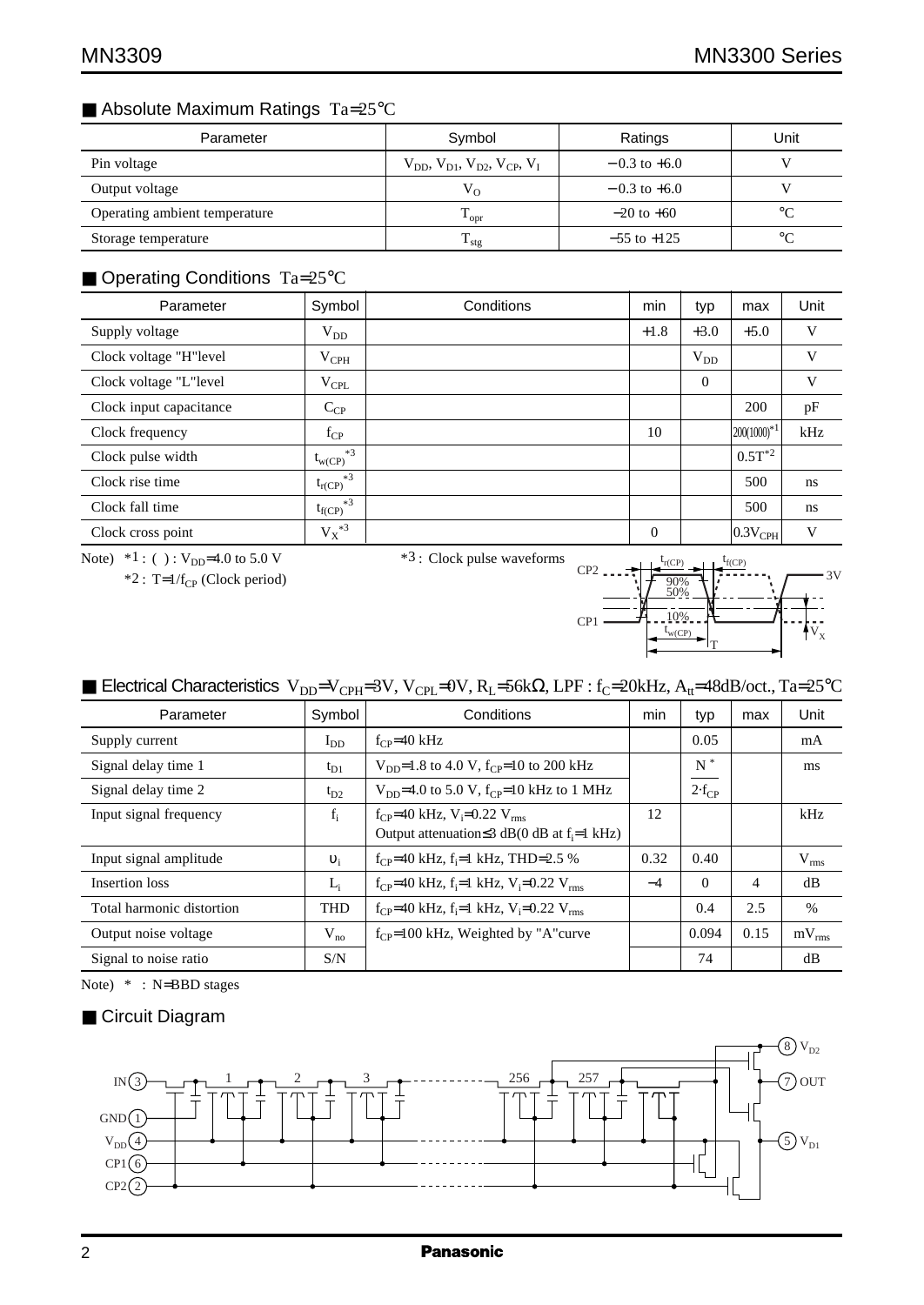## ■ Typical Characteristics

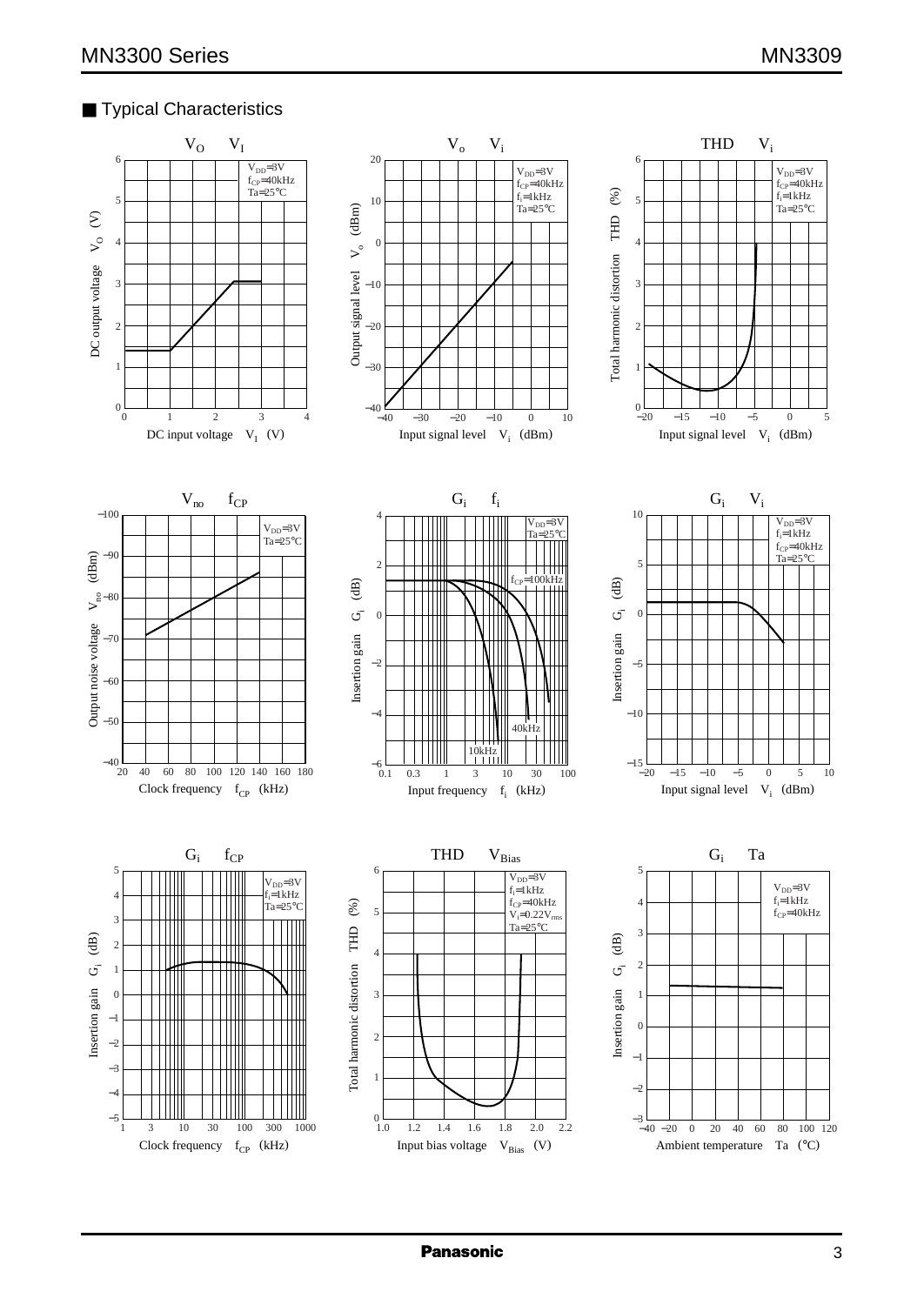# ■ Typical Characteristics (To be continued)